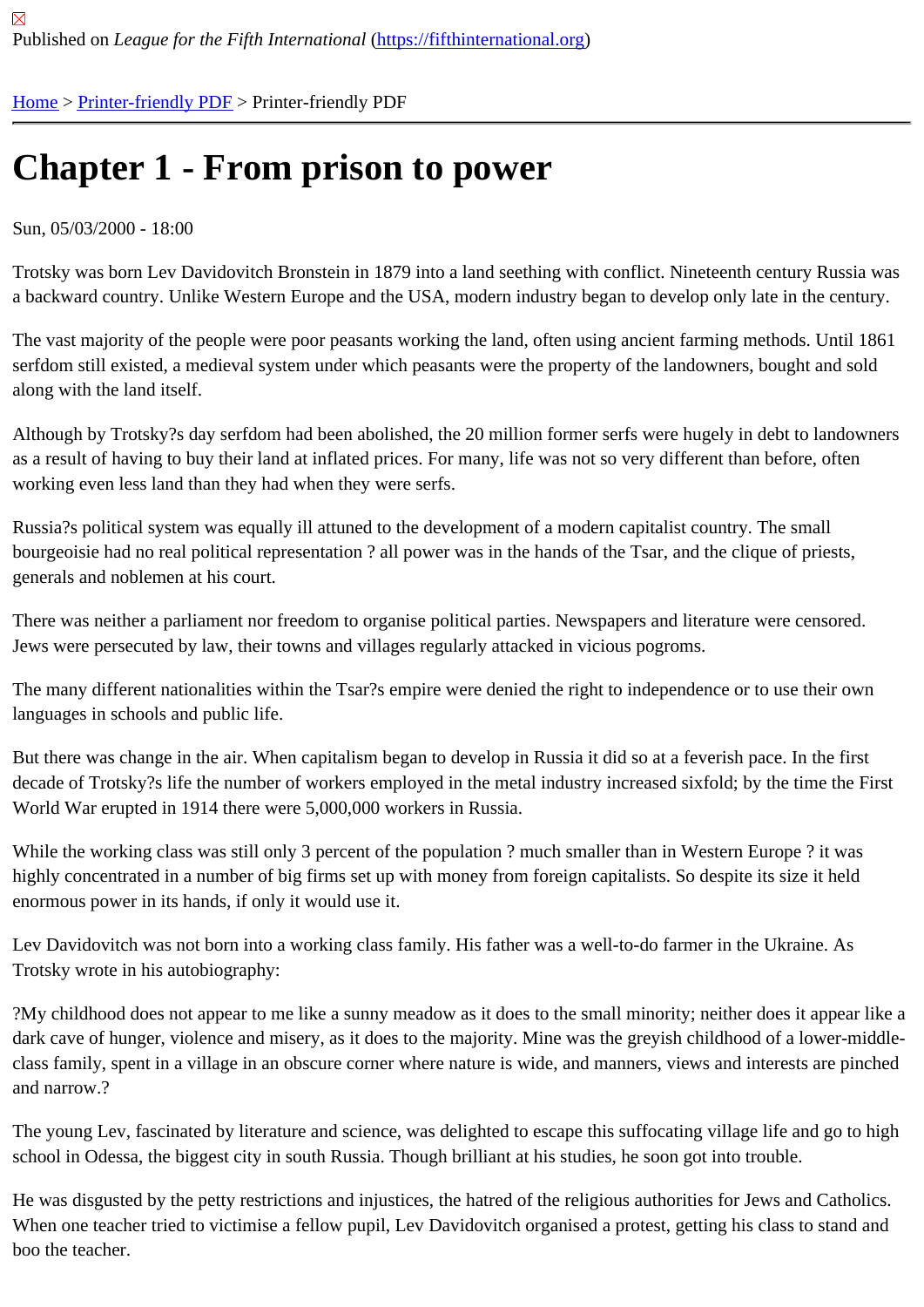In the crackdown that followed a few classmates pointed the finger at Lev. While his stand had illustrated Lev?s courage and leadership qualities, his subsequent fate taught him the value of careful planning and the treachery of informers. And he had learnt first hand of the vindictiveness of the authorities. He was expelled.

# **A young revolutionary**

By the time he was 17 Trotsky the student was immersed in revolutionary agitation. His father came to talk him out of it ? or failing that to starve him into submission. ?You will either quit this business and get to work, or you will quit spending my money?, he declared.

For many middle class students that would be the end of it. But neither parental threats nor poverty were going to stop Lev Davidovitch. His family, like countless others before and since, mocked him for wanting to change the world. But Trotsky did not ?grow out of it?. He actually did it.

He got involved with a small group of young people ? mainly students ? who would gather at the shack of a radical gardener called Shvigovsky, drinking and talking politics into the night. They were mostly Populists.

The Populist, or Narodnik, movement had been fighting Tsarism in various ways for decades. Some believed that the mass of the peasantry was the force that would change Russia, and hundreds of young idealists had left their universities and comfortable homes for the countryside, to ?Go to the People? with the message of democracy and freedom. They were almost all arrested.

Other Populists lost patience with the masses altogether, and tried to provoke them into action by individual terrorism, by bombing and shooting the hated oppressors.

One thing all Populists were agreed on was that little could be expected of the tiny Russian working class, and that the Marxists, for all their ?scientific? theories of proletarian revolution, were unrealistic and dogmatic.

The young Trotsky agreed with the Populists. Marxism, with its stress on class and economics, sounded too cold and grey to explain the complexities of the world. He once gave a toast at a new year?s party:

?A curse upon all Marxists, and upon those who want to bring dryness and hardness into all the relations of life!?

But events were about to push Trotsky towards Marxism for good.

For many people it is enough to talk. The number of ?revolutionaries? who never get further than fine words in cafés and pubs is countless. Trotsky was not one of these. He presented a member of the Shvigovsky group with a picture marked with the words ?Faith without Deeds is Dead.?

So in 1897, at the age of 18, he threw himself into active politics among the workers of the town of Nikolayev.

Using primitive equipment Trotsky and his comrades produced leaflets which were distributed in the main factories, denouncing the conditions of work and the greed of the employers.

Workers were encouraged to come to secret study groups, to discuss how to change the world. By the end of the year the Southern Russian Workers? Union had 200 members.

# **Prison and Exile**

The authorities were too scared to rely on the power of open argument and debate. In January 1898 the police moved in and arrested Trotsky. He endured the first of several jail sentences.

Terribly lonely, with no books to read and without paper or pen, he tried to stay sane by making up poems in his head while he paced up and down his tiny cell.

His relief at being transferred to a larger prison in Odessa was enormous, for there was a prison library, visits were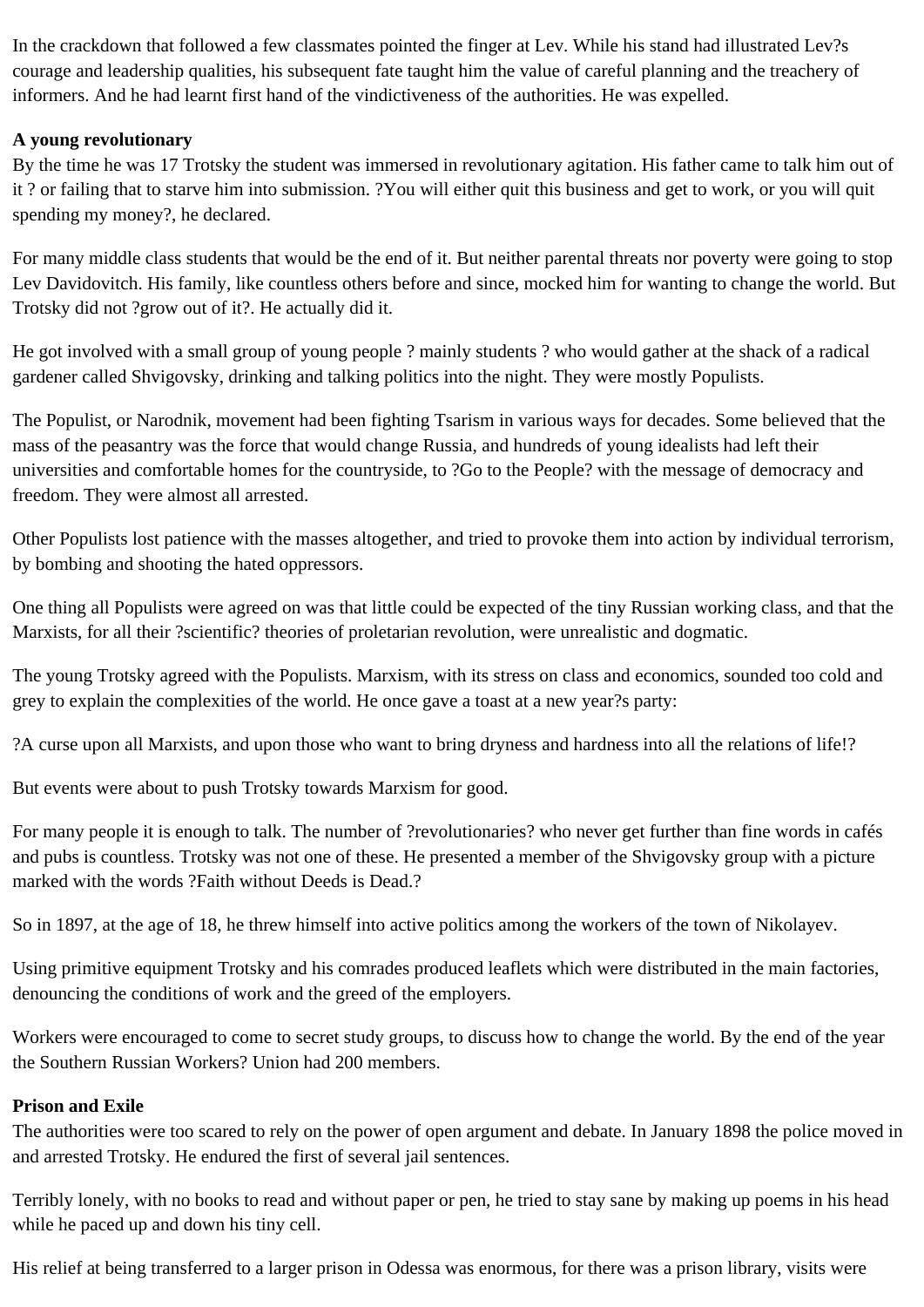allowed, and he learnt the special prisoners? code for tapping messages to each other on the walls of the cells. He taught himself French and German by reading translations of the Bible, and began a more serious study of Marxism.

His activity in Nikolayev had already confirmed for him the role and importance of the working class; now, reading the works of the Italian Marxist writer Labriola, he found in place of ?dryness and hardness? a theory of history that held out the prospect of real and lasting change.

In prison Trotsky married Alexandra Sokolovskaya, a committed Marxist from the Nikolayev circle with whom he had constantly argued. Together they were exiled to Siberia for four years. In this desolate land he remained active, writing, studying Marxism and discussing ideas with other political prisoners. His grasp of Marxism, and his adherence to it, became firmer.

He argued against Populism, and the tactics of individual terrorism. The Tsar, the landlords and the capitalists were too strong to be overthrown by a handful of daring fighters: for that, mass action would be necessary.

And far from inciting the masses to act, isolated shootings and bombings were ineffective, leaving the masses confused and passive. Instead a mass political party would have to be built, based on the industrial working class. This was the only way to win freedom and socialism.

Already in 1898 representatives of workers? organisations had gathered in Minsk to found a Marxist political party, the Russian Social Democratic and Labour Party (RSDLP). In 1902 Trotsky got hold of copies of the newspaper Iskra, (?The Spark?), which was published by Marxists abroad, and a copy of What is to be Done?, a pamphlet written by V. I. Lenin.

These publications rejected individual terrorism, but also argued passionately against those within the Marxist movement ? the ?Economists? ? who wanted the new party to limit itself to encouraging the strikes for better pay and conditions that were raging across Russia.

Instead Iskra argued for a centralised political party, and an all-Russian party newspaper. It campaigned for a political struggle that would go beyond trade union demands and lead the most advanced sections of the working class towards the overthrow of the Tsar and the fight for socialism.

The task of the party was not to trail behind the spontaneous ideas of the masses, but to raise their courageous struggles to higher, directly political goals. Trotsky wrote an essay from Siberia in 1901 which put forward a similar view.

The revolutionaries were getting organised, and to the exiles in Siberia this could mean only one thing: escape. When Trotsky expressed doubts about leaving his wife and child, Sokolovskaya put the future of the revolution above their personal lives, declaring ?You Must!?.

He made out a fake passport, for the first time using the name of Trotsky, one of his former prison warders. Hidden in a hay cart, he made his way back from exile, linking up with other Iskra supporters on the way. He was advised to get out of Russia, and went first to Vienna and Zurich before heading on to London, and his first encounter with the leaders of the RSDLP and the editors of Iskra.

# **Trotsky and Lenin**

Trotsky had learned many things in prison and exile, but good manners were not among them. He arrived at Lenin?s house in London at the crack of dawn and woke his hosts from their well-earned sleep with three violent raps on the door.

With Lenin still in bed, Trotsky plunged into a full report of the situation in Russia while Lenin?s wife Krupskaya had to go and pay his cab fare.

Trotsky later recalled that Lenin took him on a long walk through London ?to get acquainted, to give me an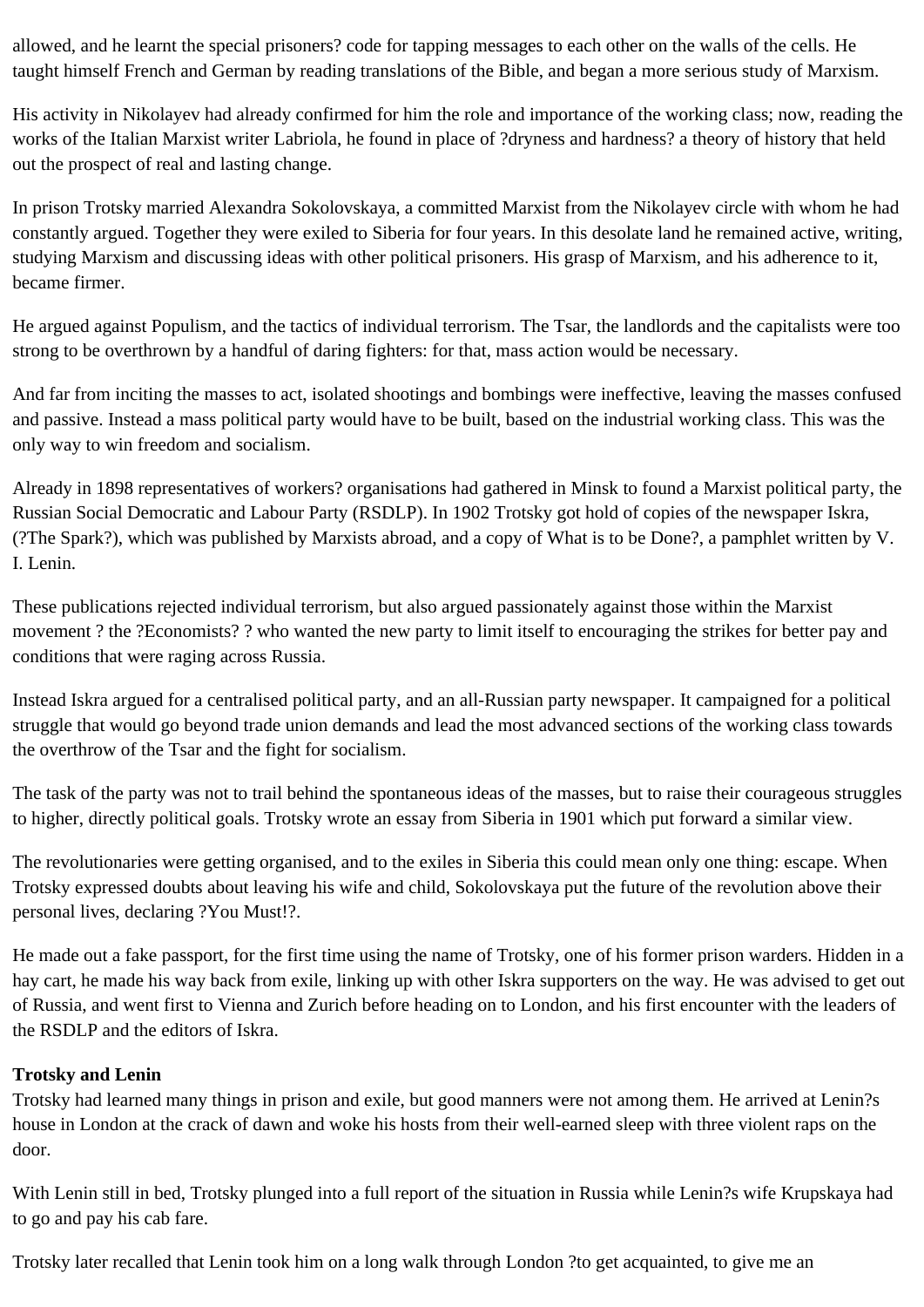examination. And the examination was indeed ?on the whole course? . . .?

Lenin quickly became aware of the new arrival?s gifts. Right away Trotsky?s articles began appearing in Iskra, and Lenin among others was soon pushing hard for the newcomer to be placed on the editorial board.

But here he met with resistance from the founding father of Russian Marxism, George Plekhanov. Plekhanov was resentful at the rise within the party of new forces, more closely connected to the movement in Russia. Personal motives such as rivalry and spite can play a dangerous role in politics, and this was not to be Trotsky?s only experience of it.

But these petty tensions were soon to be dwarfed by a veritable civil war in the party. The Second RSDLP Congress finally convened in July 1903, first in Brussels, and then, to escape police harassment, in London. Trotsky attended as a delegate of the Siberian organisation, and as a firm supporter of Iskra?s policies.

The congress witnessed the division of the party into two definite factions: the Bolsheviks (majority) led by Lenin, and the Mensheviks (minority) led by Lenin?s former ally, Martov.

The divisions centred on Lenin?s drive to combat ?Economism? and his desire to build a party composed of disciplined members working under the direction of party bodies.

The Mensheviks, on the other hand, favoured continued cohabitation with the Economists and the Jewish workers? organisation, the Bund. To the Bund?s claim that the party should submit to their views as the sole representatives of the Jewish working class, Trotsky rose to reply that he and many other Jewish comrades opposed to the Bund?s line, also regarded themselves as representatives of the Jewish proletariat.

The Economists and the Bund, like the Mensheviks, also favoured a much looser and less disciplined membership structure. The Mensheviks actually won the day on the membership question, but after both the Economists and the Bund walked out of the congress, Lenin had a slight majority and was determined to use it.

The Party backed Lenin?s proposal to remove two older members of the Iskra editorial board, reducing it to Plekhanov, Lenin and Martov, a clear majority for Lenin?s hardliners. Martov was beside himself and refused to serve on the editorial board, flouting the wishes of the Congress.

The Congress ended in disarray, with the Mensheviks (Martov?s minority) and Lenin?s Bolsheviks (majority) at each others? throats. But soon after the Congress Plekhanov switched sides, unable to bear the thought of a lasting political break with his long-time comrades.

Trotsky backed the Mensheviks. This he would later deeply regret ? it was a serious political mistake. As he wrote in his autobiography,

?My whole being seemed to protest against this merciless cutting off of the older ones when they were at last on the threshold of an organised party. It was my indignation at his [Lenin?s] attitude that really led to my parting with him at the Second Congress. His behaviour seemed unpardonable to me, both horrible and outrageous. And yet, politically it was right and necessary, from the point of view of organisation. The break with the older ones, who remained in the preparatory stages, was inevitable in any case. Lenin understood this before anyone else did . . . I thought of myself as a centralist. But there is no doubt that at that time I did not fully realise what an intense and imperious centralism the revolutionary party would need to lead millions of people in a war against the old order.?

The Mensheviks did indeed develop into an anti-revolutionary party. Lenin saw this possibility earlier than anyone else. Trotsky, in contrast, had enormous respect for the older members of the editorial board; he believed, like Plekhanov, that a split was always a bad thing, and unity always good. In this he put organisational and even personal matters before political principles.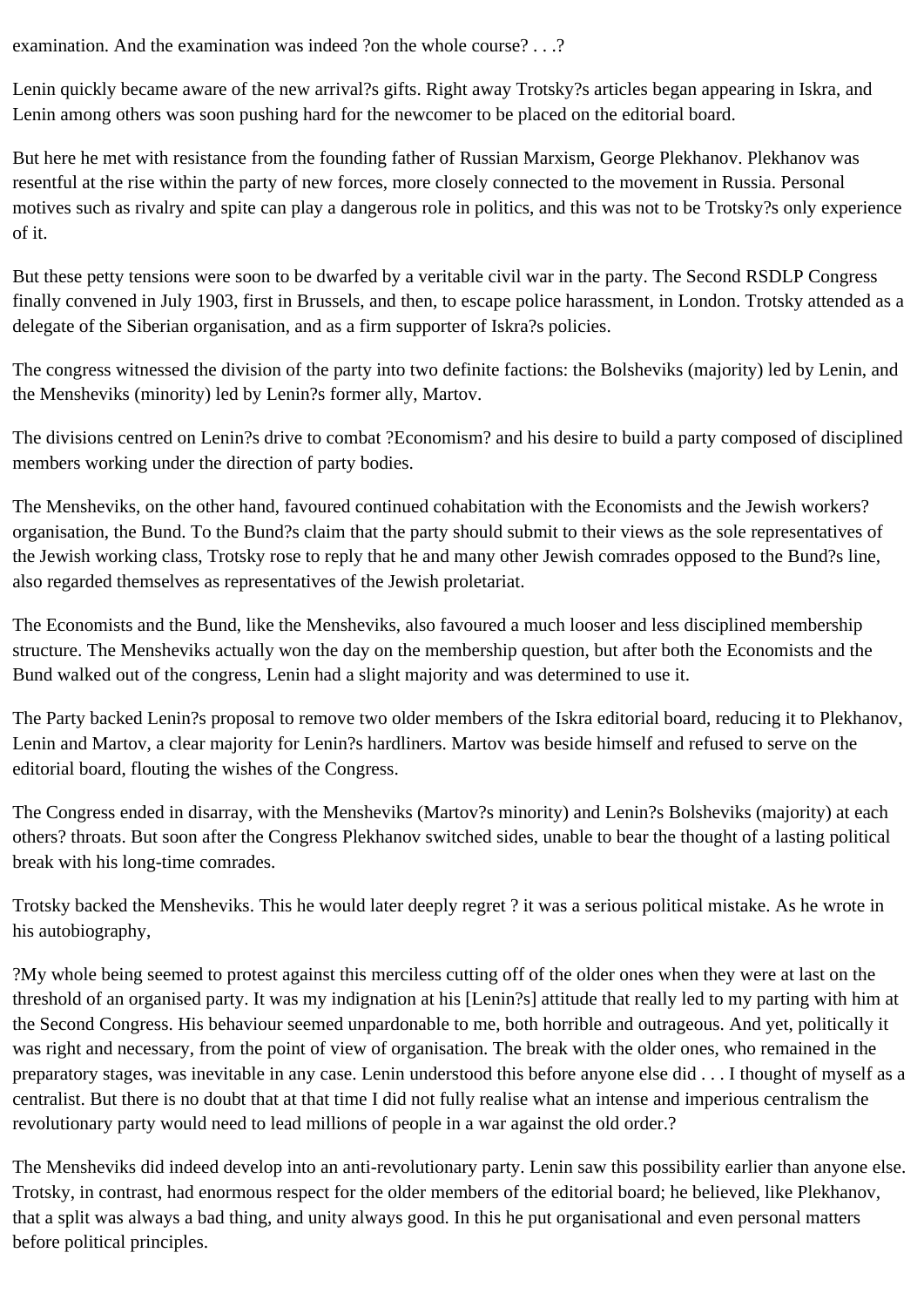When the Mensheviks began to put hopes in the capitalist Liberals and to shield them from criticism, Trotsky resigned from their faction in September 1904. But he did not join the Bolsheviks, arguing instead for unity at any price. For the next 14 years this caused him to play a role within the party that was often negative and obstructive.

# **The Dress Rehearsal**

It was the events of 1905 that were to catapult Trotsky to a leading role in the Russian Revolution. On 23 January he arrived at the Geneva offices of Iskra, where Martov gave him the latest news about the protests against the Tsar by Russian workers in the capital, St Petersburg.

The reports were dramatic. Demonstrators had tried to hand in a petition to the Tsar but his troops opened fire, killing thousands of workers. This terrible massacre became known as Bloody Sunday.

Russia was in turmoil. The revolution was surely not far off. Trotsky secretly made his way back into Russia and headed for St Petersburg, where he kept in touch with both factions of the RSDLP, and then took refuge in Finland after his second wife, Natalia, was arrested on a May Day demonstration.

He did not return to Russia until October, when strikes by printers and railway workers began to spread across the country. The workers demanded an 8-hour day and, encouraged by the Mensheviks, they began to add political slogans including the demand for parliamentary elections and free speech.

The government retreated and offered a compromise, which the workers only saw as proof of their power and of the Tsar?s weakness. The deal allowed for a parliament, but workers would not be able to vote in the elections. Freedom of speech and organisation were however to be allowed. The workers were jubilant.

But Trotsky had not been fooled. At a mass meeting on 18 October he called on the workers to have no trust in the Tsar and to defend their freedoms by direct action. He wrote in a revolutionary newspaper:

?We have been given freedom of assembly, but our assemblies are encircled by troops. We have been given freedom of speech, but censorship remains inviolate. We have been given freedom of study, but the universities are occupied by troops. We have been given personal immunity, but the prisons are filled to overflowing with prisoners . . . we have been given a Constitution, but the autocracy remains. Everything has been given, and nothing has been given.?

Trotsky rapidly increased his influence among the St. Petersburg working class through his role in the Council of Workers? Deputies (Soviet). This had met on 13 October with one delegate for every 500 workers. It issued an appeal for a general strike.

The Soviet won widespread authority because it involved all the workers? organisations, striking factories, parties and unions. Because its delegates could be recalled at any time by the workers who had elected them, it closely reflected the mood of the masses.

The Bolshevik leaders ? in Lenin?s absence ? were suspicious of the Soviet as a rival to the party. This sectarianism greatly weakened their role. Trotsky had no such qualms. He threw himself into the work of the Soviet, drafting appeals and proclamations, writing for its newspaper and speaking in its name.

By November it was plain that the rank and file soldiers were beginning to show sympathy for the workers. The peasants were beginning to revolt, demanding land.

Trotsky was convinced that the campaign for the 8-hour day would not be won without the overthrow of the government; he raised the slogan ?Eight Hours and a Gun!?. Under Trotsky?s influence, the Soviet voted to prepare for an armed uprising.

This did not materialise; the strikes in St Petersburg were getting weaker and the troops seemed likely to remain loyal. But in Moscow the Bolsheviks ? now back under Lenin?s influence ? had been preparing for just such a rising. Soldiers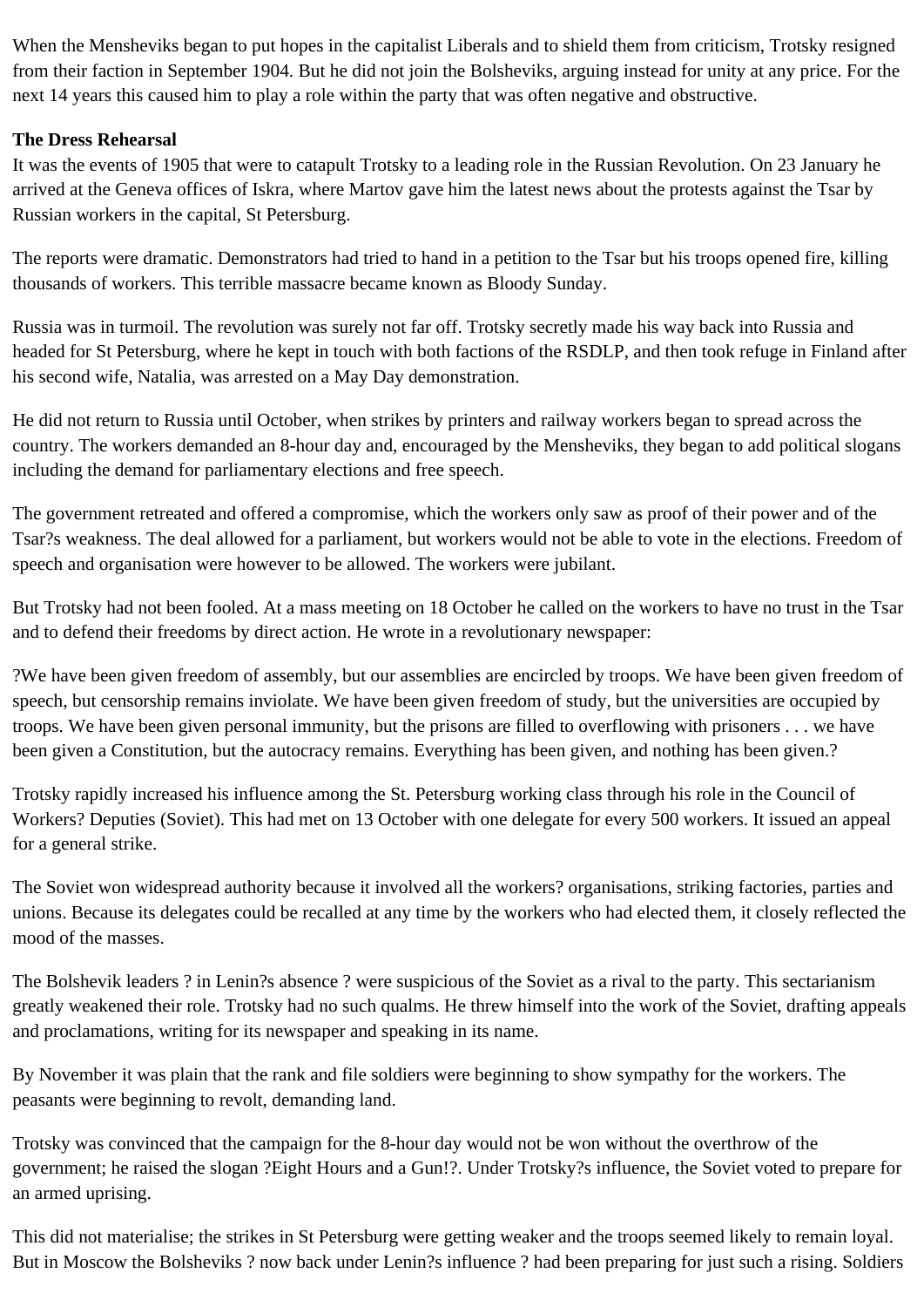had gone so far as to send delegates to the local workers? Soviet. Lenin wrote to party fighting contingents in October:

?The contingents may be of any strength, beginning with two or three people. They must arm themselves as best they can (rifles, revolvers, bombs, knives, knuckle-dusters, sticks, rags soaked in kerosene for starting fires, ropes or rope ladders, shovels for building barricades, pyroxylin cartridges, barbed wire, nails against cavalry, etc.)?

The revolutionaries fought courageously but by 17 December they had been defeated. Trotsky was arrested and brought to trial. There, in a brave and defiant speech, he refused to condemn the rising. To the prosecution?s claim that the Soviet organised the uprising, he declared:

?If you tell me that the pogroms, the murders, the burnings, the rapes . . . are the form of the government of the Russian Empire ? then I will agree with the prosecution that in October and November last we were arming ourselves, directly and immediately, against the form of government of the Russian Empire.?

Trotsky was sentenced to exile for life in Siberia. He was 26 years old. But within a month he had escaped, destined not to return to Russia again until 1917, when revolution once more swept the country.

# **Against nationalism**

In exile in Europe Trotsky met the leaders of the German and Austrian Social Democrats. How different he found them from the Russian revolutionaries! These were people completely adjusted to peaceful conditions, who expected to come to power by gradually building up their support in elections and parliament. They led comfortable bourgeois lives.

Trotsky was repelled by their ?undisguised chauvinism, or the bragging of a petty proprietor, or holy terror of the police, or vileness towards women.? When Trotsky protested about an article in the Austrian social-democratic paper which contained racist sneers at the Serbians, the party leaders dismissed the whole incident, claiming that workers were not interested in foreign policy.

On the eve of the First World War the Austrian party was failing to resist the poison of nationalism which was about to turn the whole of Europe into a slaughterhouse. As Trotsky observed:

?They wrote about war and revolution in their May Day manifestos, but they never took them seriously; they did not perceive that history had already poised its gigantic soldier?s boot over the ant-heap in which they were rushing about with such self-abandon. Six years later they learned that foreign policy existed even for Austria-Hungary.?

The mighty German party was also not what it seemed. Trotsky began to wonder openly whether the great hope of international socialism might become an obstacle to the revolution in the years to follow.

Nevertheless, he still failed to arrive at the harsh conclusions drawn by Lenin. Despite his mounting recognition of the anti-revolutionary nature of Menshevism, Trotsky continued to campaign against division in the Russian party, telling the fifth RSDLP congress, ?if you think that a schism is unavoidable, wait at least until events, and not merely resolutions, divide you.?

And indeed pressure from the rank and file in 1910 did lead the two factions to agree to expel their extreme wings: the Bolsheviks were to part company with the ultra-leftists who wanted the party to boycott elections altogether, and the Mensheviks were to break with their right wing, the ?Liquidators?.

These latter were completely opposed to revolution and wanted to dissolve the underground RSDLP and set up a new liberal-style legal party.

The Mensheviks broke the agreement, however. Meanwhile the Russian workers gave a clear signal that the time for internal wrangles was at an end. Strikes mounted and the years of reaction were drawing to a close.

On 4 April 1912, 500 miners were killed or injured when troops opened fire on strikers in the Lena goldfields, by which time Lenin had already called a conference and established the Bolsheviks as a completely separate party. The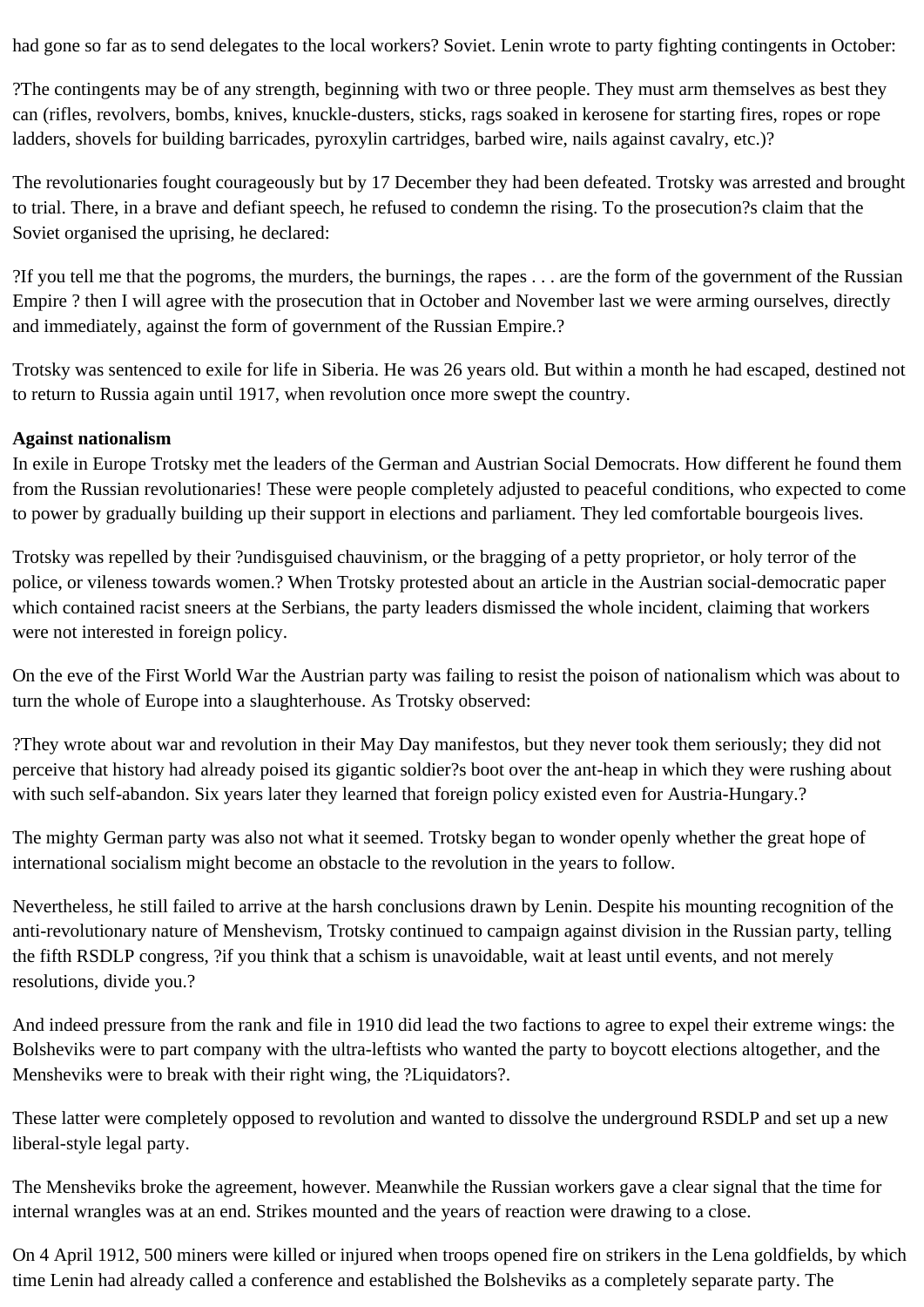Bolsheviks threw themselves into work among the masses, greatly building up their support in the workers? movement. By 1914 they had 2,800 workers? groups in Russia. The Mensheviks had only 600.

In the summer of 1912 Trotsky made an enormous political mistake. Ignoring the issues of political principle, he convened a meeting in Vienna, the ?August Bloc?. This involved all factions except the Bolsheviks, from the ultraleftists to the most right-wing Liquidators. The only thing that united this motley crew was hatred of the Bolsheviks. It fell apart achieving nothing but confusion.

Trotsky himself later realised the nature of his mistake:

?Politically I differed with the Mensheviks on all fundamental questions. I also differed with the ultra-left Bolsheviks . . . In the general tendency of policies I stood far more closely to the Bolsheviks. But I was against the Leninist ?regime? because I had not yet learned to understand that in order to realise a revolutionary goal a firmly welded centralised party is necessary. And so I formed this episodic bloc consisting of heterogeneous elements which was directed against the proletarian wing of the party . . . Lenin subjected the August bloc to merciless criticism and the harshest blows fell to my lot. Lenin proved that in as much as I did not agree politically with either the Mensheviks or the [ultra-lefts] my policy was adventurism. This was severe but it was true.?

After the failure of this initiative, Trotsky travelled to the Balkans, which, then as now, was a seething cauldron of nationalism, oppression and war. In a series of brilliant reports for the socialist press, he caught the horror of war and ?the look of men doomed for sacrifice?.

His articles waged war on anti-semitism, bigotry and war itself. But he never advised the victims of oppression to lay down their arms. He distinguished at all times between reactionary wars fought for profit, and the justified resistance of nations whose fundamental freedoms were being denied.

Compared with what was to follow, the carnage in the Balkans was a minor skirmish. In August 1914 the boot came smashing down on the European ant-hill. As the First World War began, the European peoples were swept up in a wave of patriotic feeling. This much Trotsky had been expecting; he hoped the mood would turn sour soon enough.

But nothing could prepare him for the shock that was to come. The social-democratic parties lined up with their capitalist enemies and supported the war drive, urging their working class supporters into the slaughter. The Second International was dead in all but name.

Of all the major European socialist parties, only the Bolsheviks remained true to their internationalist principles. By July 1915 Trotsky was beginning to wonder whether this was related to the whole history of the struggle inside the RSDLP and the subsequent split.

A meeting of internationalists was convened in Zimmerwald, Switzerland in September 1915. Lenin pushed for a revolutionary policy. He put forward the slogan ?Turn the Imperialist War into a Civil War? and called for a new, Third International.

But Trotsky?s formula was adopted, calling simply for peace without any side annexing territory or defeated states paying compensation to the victors, and for the right of all nations to determine their own future.

How isolated the internationalists must have felt at this dark time. One wit observed that all the internationalists in the world could have fitted into a couple of coaches. But the small forces that stood against the stream when it ran with blood would be borne aloft by the tidal wave of revolution that followed the war.

# **Revolution**

In Russia Tsarism was rotting on its feet. Tsar Nicholas listened more closely to a mad priest named Rasputin than to his own ministers. Humiliated and weakened by continual defeats in the war with Germany, the noblemen and liberal capitalists were losing patience with the monarch.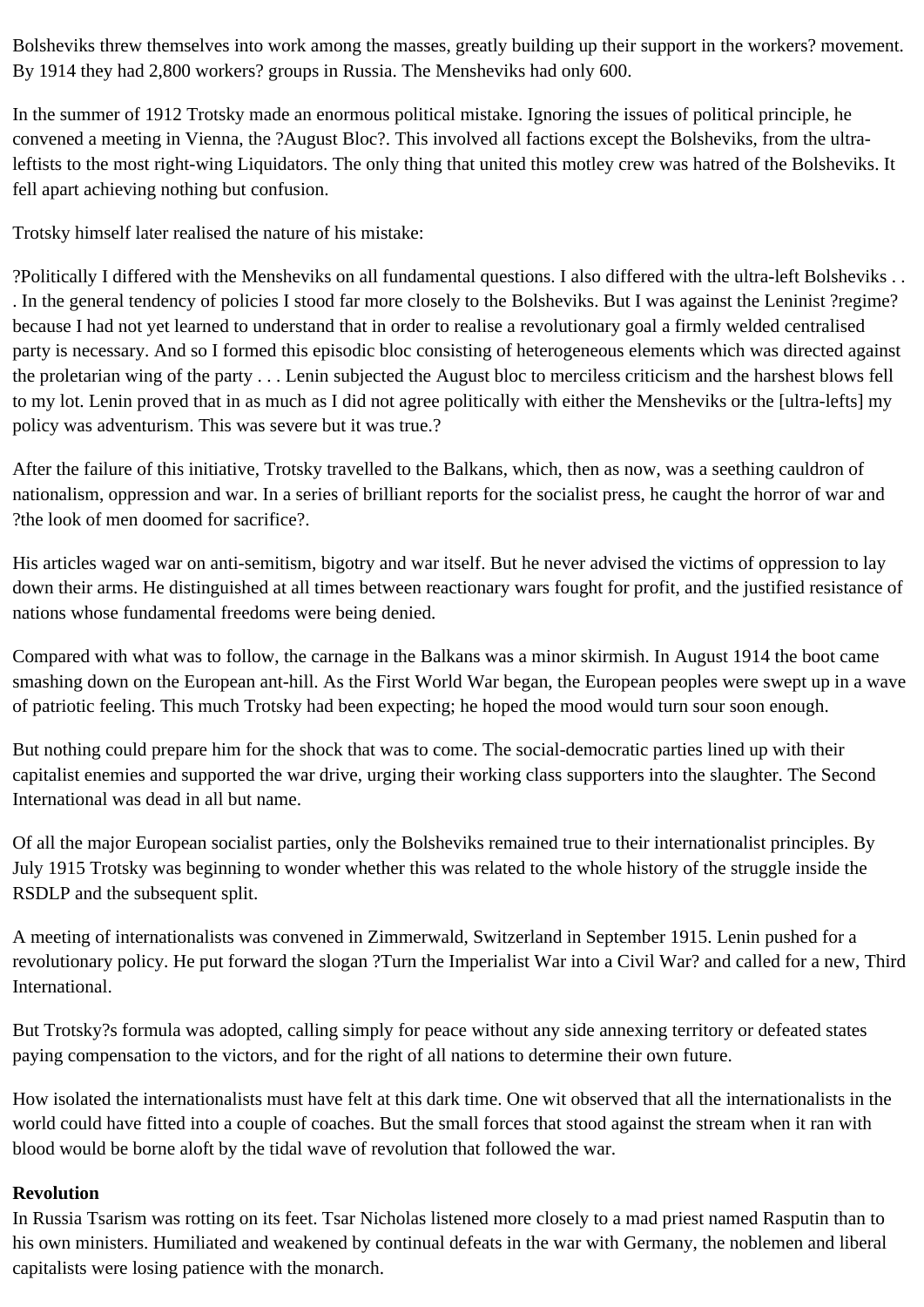The soldiers, weary of war, were deserting in droves. On the land and in the cities, discontent was steadily rising. In February 1917 it burst into the open, dragging Tsarism down for good.

On 23 February, International Working Class Women?s Day, masses of women took to the streets demanding bread. The next day women textile workers struck, and without waiting for their leaders they sent flying pickets to the massive metal factories, calling their brothers out in support.

The call for bread was soon drowned out by the cry for an end to the monarchy and the war. The police broke up demonstrations, but the army and the Cossacks were not so firm. Trotsky wrote how women workers took the lead in winning over the soldiers:

?They go up to the cordons more boldly than men, take hold of the rifles, beseech, almost command: ?Put down your bayonets ? join us.? The soldiers are excited, ashamed, exchange anxious glances, waver; someone makes his mind up first, and the bayonets rise guiltily above the shoulders of the advancing crowd. The barrier is opened, a joyous and grateful ?Hurrah!? shakes the air. The soldiers are surrounded. Everywhere arguments, reproaches, appeals ? the revolution makes another forward step.?

Within a matter of days the revolution outstripped the events of 1905. The Tsar stood down, and a Provisional Government was set up, containing bourgeois ministers who were soon to be joined by Mensheviks and Populists from the misnamed Socialist Revolutionary Party (?Srs?).

But this was not the only power in the land. Remembering the lessons of 1905, the workers and soldiers hastened to reestablish Soviets, this time on a wider and more lasting basis than before.

On the one hand stood the new government of the capitalists, which owed its very existence to the rebellion of the workers; on the other stood the Soviet, an organisation of workers? power.

The Soviet immediately established control of food supplies, set up its own armed militia and secured freedom of the press by launching a boycott of any newspapers that accepted government censorship.

This dual power could not last. Trotsky understood that:

?Either the bourgeoisie will actually dominate the old state apparatus, altering it a little for its purpose, in which case the Soviets will come to nothing, or the Soviets will form the foundation of a new state, liquidating not only the old government apparatus, but also the domination of those classes which it served.?

With the bosses still in power, the struggle was far from over. But with Lenin in exile, the Bolshevik leaders, Stalin and Kamenev, trailed behind events, clinging to old slogans that the revolution itself was rendering outdated.

Like the Mensheviks, they believed that the revolution would have to stop given that a modern capitalist democracy had been established. They wrote in the Bolshevik paper Pravda, ?what matters now is not the overthrow of capitalism but the overthrow of autocracy and feudalism.?

History had given the working class a tremendous opportunity to finish the revolution by taking power themselves through the Soviets. But successful revolutions do not happen automatically. They need leadership. The victory of the socialist revolution required conscious decision-making and action.

There were three conditions for the Bolsheviks? eventual success. The first was the role of Lenin himself. On his return to Russia he brushed aside a welcoming party from the Mensheviks that asked him to support the Provisional Government.

Instead, he declared that the revolution was not over, that the workers should have no confidence in the government, and that all power should pass to the Soviets.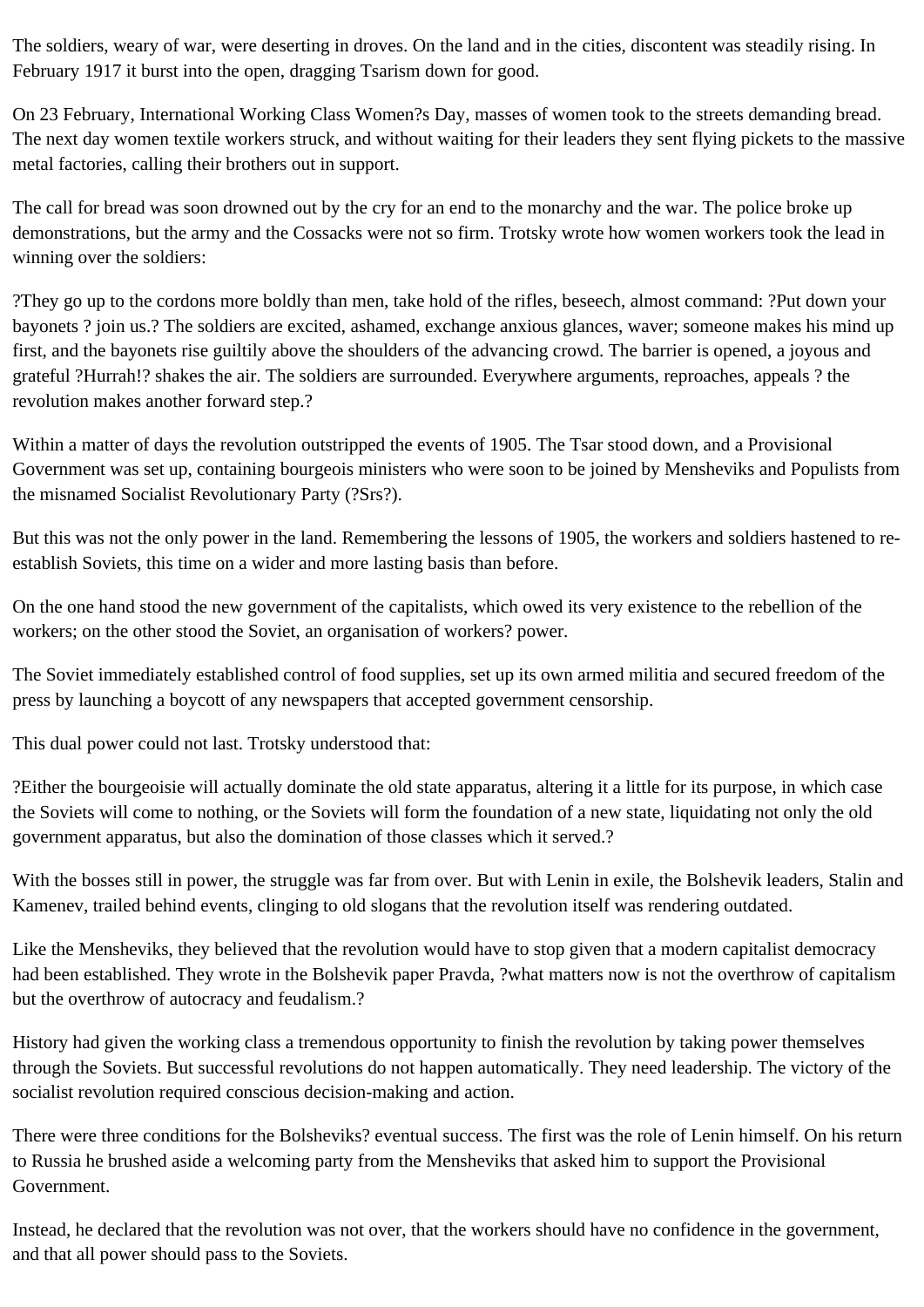Such a government would pull Russia out of the war, give land to the peasants and hand control of the factories over to the workers themselves. These arguments were set out in Lenin?s famous ?April Theses?.

Even Lenin?s powerful influence within the Bolshevik party would not have been enough on its own. At first the other Bolshevik leaders refused to follow Lenin?s advice.

But the mass of rank and file workers and soldiers were losing confidence in the Provisional government. In Kronstadt, an important naval town, the local Soviet declared that ?the sole power in the City of Kronstadt is the Soviet of Workers? and Soldiers? Deputies?.

In the militant stronghold of Vyborg in Petrograd (St. Petersburg), the workers of one machine factory proclaimed ?the only power in the country must be the soviets of workers?, soldiers? and peasant deputies, which we will defend with our lives.?

This was the second condition for a revolutionary victory. The compromisers in the Bolshevik leadership were caught between the revolutionary arguments of Lenin and the determination of the rank and file of the party.

The third vital factor was the role of Trotsky. He arrived back in Russia early in May and went straight to the meeting of the Petrograd Soviet, which was under the leadership of Mensheviks and SRs, who supported the Provisional Government.

They tried to ignore his presence, but the great days of 1905 were not so easily forgotten. To cries of ?Trotsky! We want Comrade Trotsky!?, he was allowed to speak. He opposed support for the government and called for the Soviets to take sole power, in terms that were markedly similar to Lenin?s position. By the summer Trotsky and his small group of supporters had joined the Bolsheviks.

Trotsky?s great skill as a public speaker was now allied directly to the influence and power of Lenin?s highly organised mass revolutionary party.

He addressed meeting after meeting in factories, halls and squares across the city, holding audiences spellbound with what one observer described as ?the powerful rhythm of his speech, his loud but never fatiguing voice, the remarkable coherence and literary skill of his phrasing, the richness of his imagery, scalding irony, his soaring pathos, his rigid logic, clear as polished steel.?

Trotsky?s brilliant success as a speaker consisted in his ability to understand and express the most deeply held needs and longings of his audiences, and to link them in clear and dramatic language to the necessity for revolution.

# **All Power to the Soviets!**

The government, now an alliance between Mensheviks, SRs and capitalist ministers, banned a Bolshevik demonstration planned for June. Instead they held an official march, hoping that it would be a way of letting off steam.

But on the march they were terrified to see how the workers were taking up the Bolsheviks? slogans with great enthusiasm, particularly the calls ?Down with the Ten Capitalist Ministers? and ?All Power to the Soviets?.

Many Bolsheviks, particularly in the party?s military organisations, thought the time had come to take power from the Provisional Government. But at the First Congress of Soviets from across Russia in June, the SRs had 285 delegates, the Mensheviks 248 and the Bolsheviks only 105.

The time was not yet right for a Bolshevik seizure of power; the majority of the Russian working class was not yet behind them.

In St. Petersburg (now renamed Petrograd) the fervour of the revolutionary workers and soldiers had reached boiling point. Against the advice of Lenin, Trotsky and the Bolsheviks? leading Central Committee, they staged an armed demonstration in early July. At first, the party leaders struggled to contain the situation but to no avail.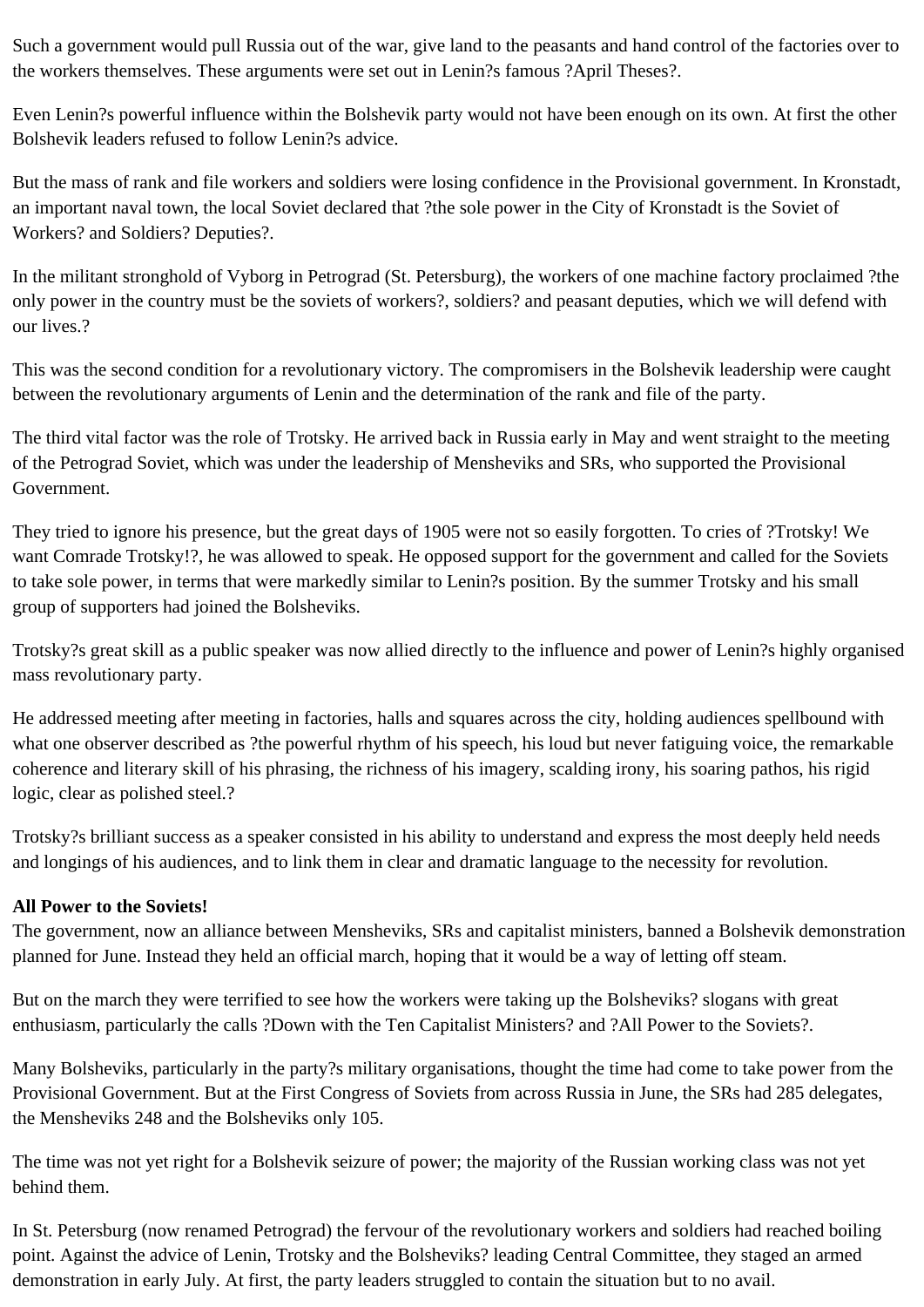Preferring to struggle and lose alongside the revolutionary workers than to cut themselves off from them for good, the party joined the fight. By 5 July troops loyal to the Provisional Government started arriving in Petrograd; a bloody counter-revolution had begun.

Revolutionary workers and soldiers were beaten up and arrested across the city. The Bolshevik headquarters was occupied and smashed up. Trotsky found himself once again in jail.

In the months that followed these ?July days? Russia was led ever deeper into crisis by the reactionary Provisional Government. In the countryside the peasants continued to seize the land from its former owners. Discipline collapsed in the army. Bolshevism, though weakened, continued to build up support in the factories.

Aware that this could not go on much longer, the upper layers of the army started to lose patience with the government of moderate socialists. A military dictatorship, they believed, was the answer. Then they would sweep away all the revolutionaries and Jewish ?troublemakers?, and put the rightful Tsar of all the Russians back on his throne, as God intended.

Kerensky, the SR leader of the government, was caught in the crossfire. He wanted to declare martial law himself, but the head of the army, General Kornilov, had other ideas. Kornilov marched his troops on Petrograd, planning a coup.

In a blind panic, the government issued the order to defend Petrograd. But they had no chance without the support of the most revolutionary workers and soldiers, and they knew it. A group of sailors? representatives came to visit Trotsky in prison, asking whether they should fight with Kerensky against the coup, or try to overthrow them both.

Trotsky?s reply was a fine example of revolutionary realism. He advised them to deal first with Kornilov, all the better to overthrow Kerensky afterwards.

The Bolsheviks came back out of hiding and the Soviets issued a call to defend the revolution arms in hand. The workers boycotted anything connected with the coup. Kornilov?s army found it could not use the railways or the telegraph system.

Armed workers confronted and won over Kornilov?s confused and unwilling rank and file. The revolt collapsed with scarcely any violence.

As Trotsky had predicted, the effect on Kerensky and the moderate socialists was equally shattering. The Provisional Government appeared weak and indecisive. It had brought the revolution to the edge of ruin. Had not Kerensky and his capitalist allies been plotting with Kornilov just before the coup attempt? And had the Bolsheviks not been warning of this all along?

Throughout September the Bolsheviks won ever more support in the Soviets throughout the country. On 23 September Trotsky was once again elected chairman of the Petrograd Soviet. Lenin argued strenuously within the party for an immediate armed seizure of power. He met stiff resistance among other Bolshevik leaders at first.

# **The art of insurrection**

Trotsky on the other hand supported an insurrection, but shrewdly calculated that the best way to take and hold power would be for the rising to be organised under the authority of the Soviet.

The Soviet backed his proposal that ?If the Provisional Government is incapable of defending Petrograd, it must either make peace [with Germany] or give place to another government.?

The Soviet established a Military Revolutionary Committee, under Trotsky?s guidance, to prepare for the seizure of power.

By 22 October, preparations were nearly complete. At a mass rally called by the Soviet, Trotsky asked the assembled thousands of workers and soldiers to defend the revolution to the last drop of blood.